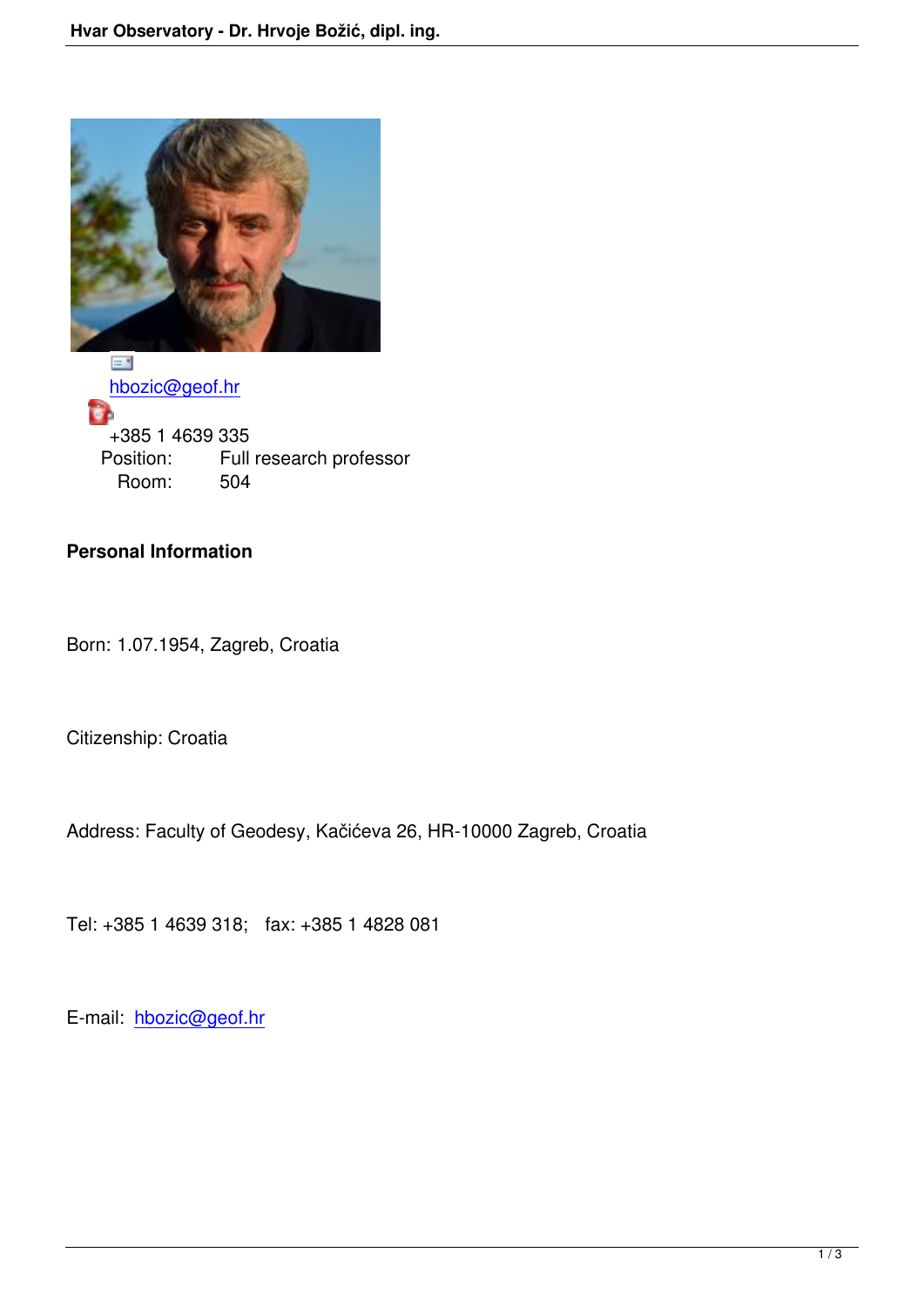## **Professional Preparation**

PhD, Astrophysics , Institute " Ruđer Bošković" ,1994

MSc, Astrophysics, [University](http://www.irb.hr/) [of Zagreb](http://www.unizg.hr/), 1987

BSc, Physics, Univer[sity of Zagreb, 1980](http://www.iau.org/)

**Employment:** Hvar Observatory, Faculty of Geodesy, Uni. Zagreb, since 1981

**Position**: Scientific Advisor, since 2010

**Research field:** stellar physics - observations and modelling of Be stars and eclipsing binary systems with accretion disks, stellar photometry – observations, reduction and transformation of measurements to international standard system

**Member** of International Astronomical Union (IAU), Croatian Astronomical Society

**Referee** of [a number of papers in journal Cen](http://astronomija.hr/)t. Eur. [Astrophys. Bull.](index.php/en/publications/ceab)

**Participation in national and internatio[nal projects](http://www.cuni.cz/UKENG-1.html)** in the field of stellar and solar physics:

2009 – 2013 "Accurate physical properties of hot stars based on binary and multiple studies" ( CU Prague )